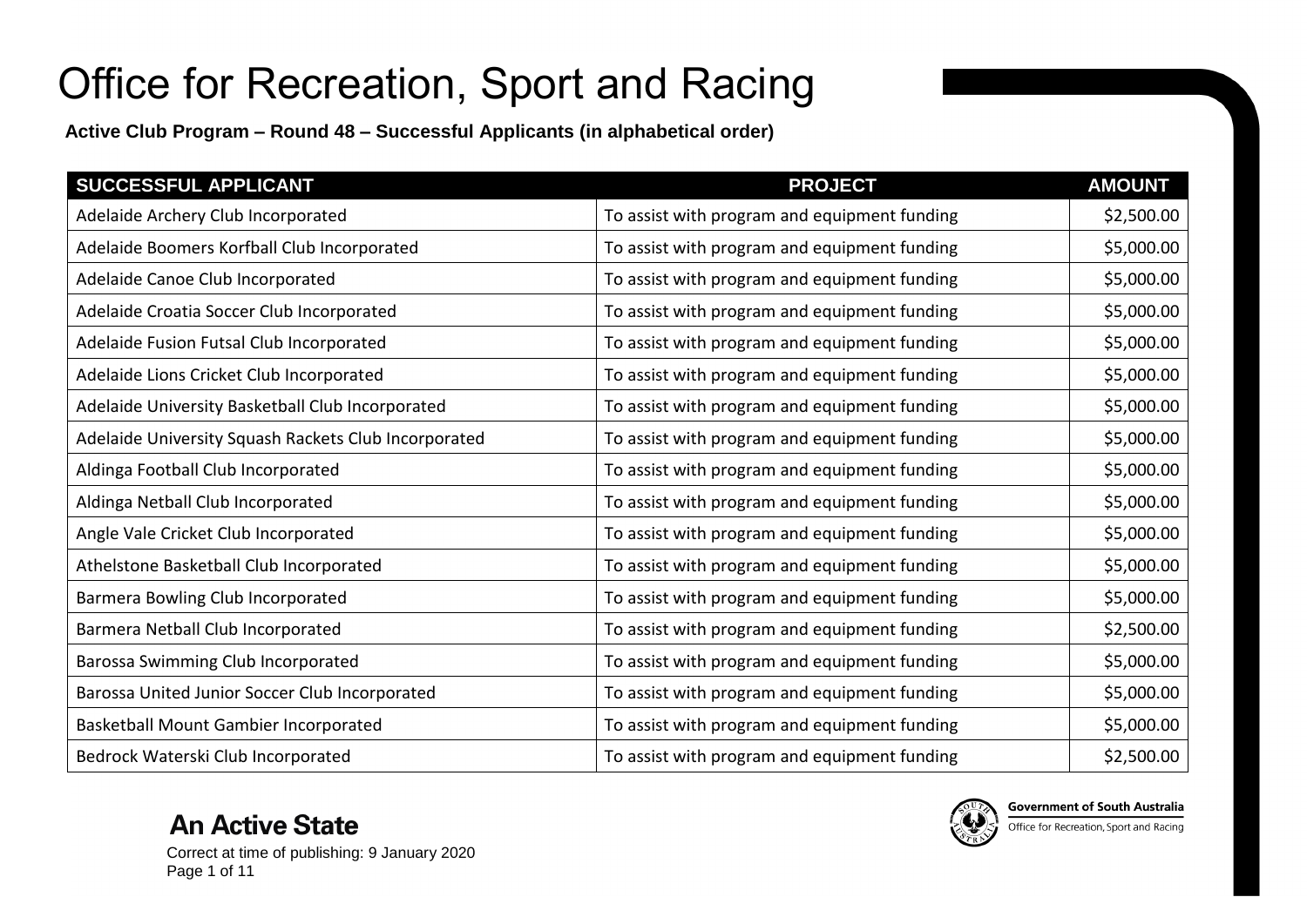| SUCCESSFUL APPLICANT                                           | <b>PROJECT</b>                               | <b>AMOUNT</b> |
|----------------------------------------------------------------|----------------------------------------------|---------------|
| Berri District Youth Club Incorporated                         | To assist with program and equipment funding | \$5,000.00    |
| Berri-View Lawn Tennis Club Incorporated                       | To assist with program and equipment funding | \$5,000.00    |
| Blackwood Community Recreation Association Incorporated        | To assist with program and equipment funding | \$5,000.00    |
| <b>Blue Brigade Sports Club</b>                                | To assist with program and equipment funding | \$5,000.00    |
| Blue Lake Y Swim Club Incorporated                             | To assist with program and equipment funding | \$5,000.00    |
| Bordertown Football Club Incorporated                          | To assist with program and equipment funding | \$5,000.00    |
| Brahma Lodge Sports Club Incorporated                          | To assist with program and equipment funding | \$5,000.00    |
| Bremer/Callington Cricket Club Incorporated                    | To assist with program and equipment funding | \$4,300.00    |
| Brighton Districts and Old Scholars Football Club Incorporated | To assist with program and equipment funding | \$5,000.00    |
| Brinkworth/Koolunga Cricket Club Incorporated                  | To assist with program and equipment funding | \$5,000.00    |
| <b>Bute Netball Club Incorporated</b>                          | To assist with program and equipment funding | \$5,000.00    |
| Cadell Pistol Club Incorporated                                | To assist with program and equipment funding | \$2,500.00    |
| Cirkidz Incorporated                                           | To assist with program and equipment funding | \$5,000.00    |
| Clare Horse and Pony Club Incorporated                         | To assist with program and equipment funding | \$5,000.00    |
| <b>Clovercrest Swimming Club Incorporated</b>                  | To assist with program and equipment funding | \$2,500.00    |
| Colonel Light Kindergym Incorporated                           | To assist with program and equipment funding | \$2,500.00    |
| Coromandel Valley Ramblers Cricket Club Incorporated           | To assist with program and equipment funding | \$2,500.00    |
| <b>Cummins Bowling Club Incorporated</b>                       | To assist with program and equipment funding | \$5,000.00    |
| CYP Little Athletics Incorporated                              | To assist with program and equipment funding | \$5,000.00    |

**An Active State** 



Correct at time of publishing: 9 January 2020 Page 2 of 11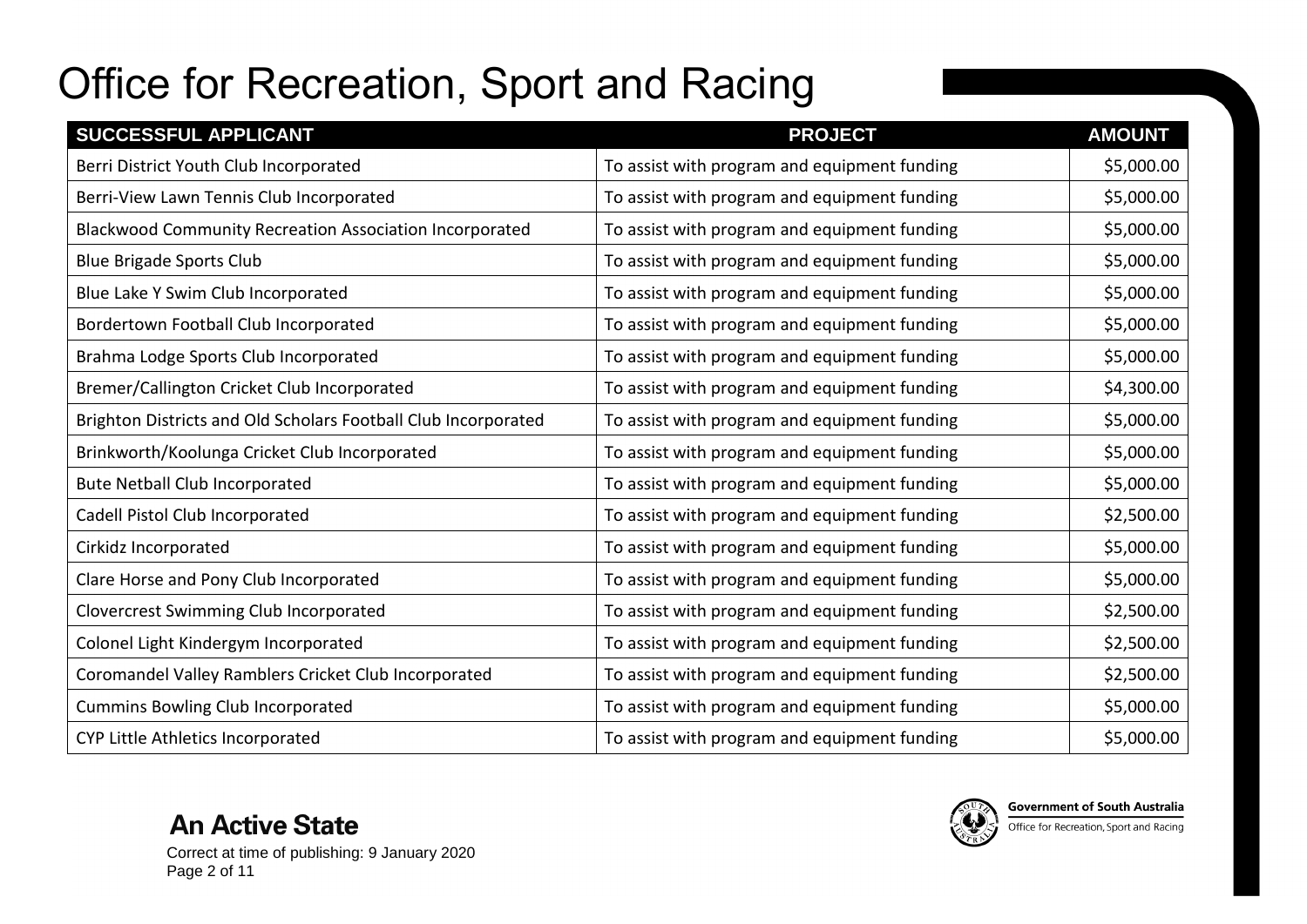| SUCCESSFUL APPLICANT                                | <b>PROJECT</b>                               | <b>AMOUNT</b> |
|-----------------------------------------------------|----------------------------------------------|---------------|
| Denman Tennis Club Incorporated                     | To assist with program and equipment funding | \$2,500.00    |
| East Adelaide Payneham Tennis Club Incorporated     | To assist with program and equipment funding | \$5,000.00    |
| Echunga Golf Club Incorporated                      | To assist with program and equipment funding | \$5,000.00    |
| Edwardstown Football Club Incorporated              | To assist with program and equipment funding | \$5,000.00    |
| Elizabeth Grove Soccer & Sports Club Incorporated   | To assist with program and equipment funding | \$5,000.00    |
| Elizabeth Rugby Union Football Club Incorporated    | To assist with program and equipment funding | \$5,000.00    |
| Elizabeth Vale Sports Club Incorporated             | To assist with program and equipment funding | \$5,000.00    |
| Encounter Bay Cricket Club Incorporated             | To assist with program and equipment funding | \$5,000.00    |
| Enfield Harriers Amateur Athletic Club Incorporated | To assist with program and equipment funding | \$5,000.00    |
| Enfield Little Athletic Centre Incorporated         | To assist with program and equipment funding | \$5,000.00    |
| Flagstaff Hill Football Club Incorporated           | To assist with program and equipment funding | \$5,000.00    |
| Fogolar Furlan Incorporated                         | To assist with program and equipment funding | \$5,000.00    |
| Forestville Hockey Club Incorporated                | To assist with program and equipment funding | \$5,000.00    |
| Galaxy Basketball Club Incorporated                 | To assist with program and equipment funding | \$5,000.00    |
| Gawler BMX Club Incorporated                        | To assist with program and equipment funding | \$5,000.00    |
| Gawler Rangers Baseball Club Incorporated           | To assist with program and equipment funding | \$5,000.00    |
| Gawler River Pony Club Incorporated                 | To assist with program and equipment funding | \$5,000.00    |
| Gepps Cross Cricket Club Incorporated               | To assist with program and equipment funding | \$5,000.00    |
| Gilles Plains Youth Centre Incorporated             | To assist with program and equipment funding | \$5,000.00    |

**An Active State** Correct at time of publishing: 9 January 2020 Page 3 of 11

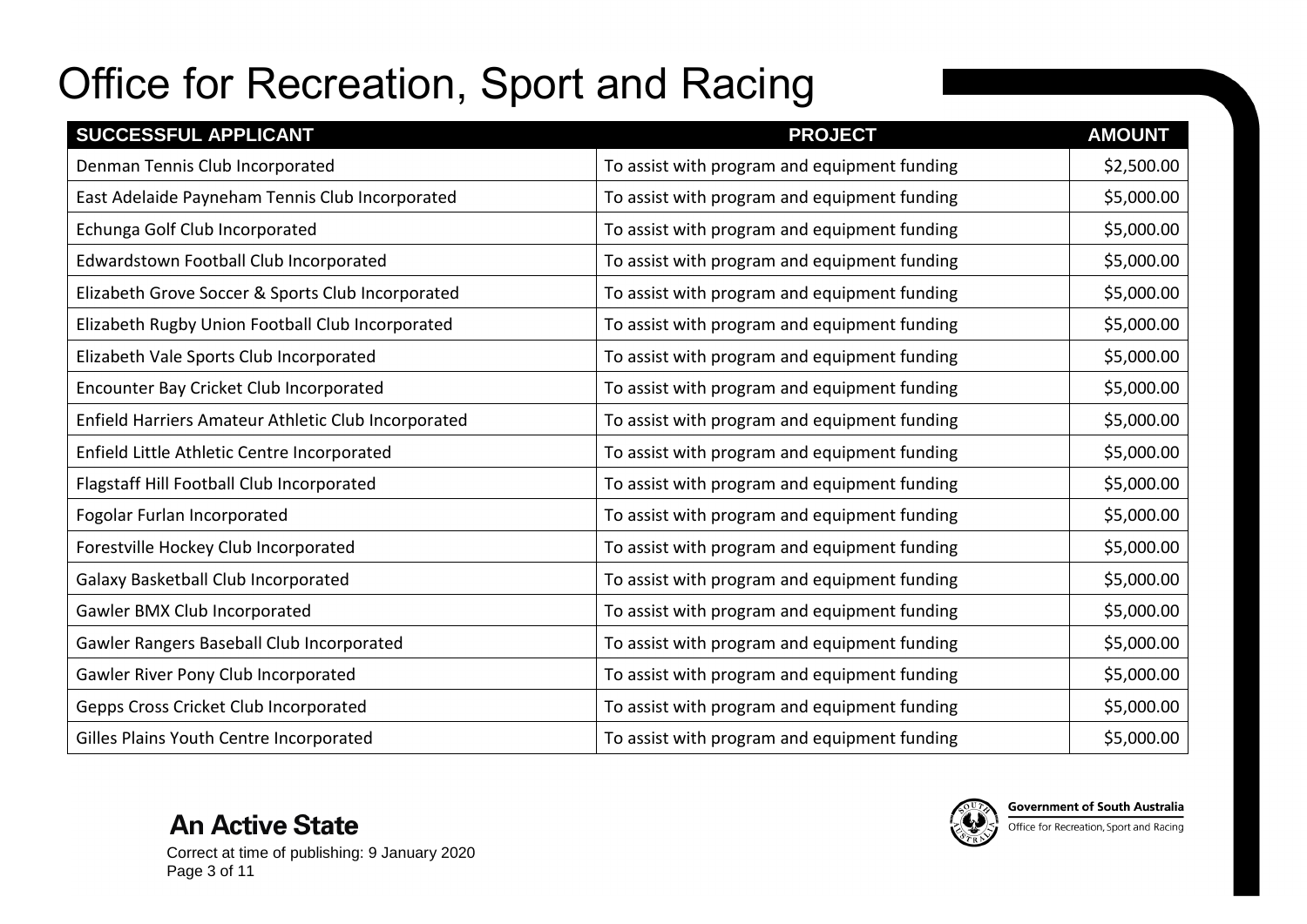| SUCCESSFUL APPLICANT                                 | <b>PROJECT</b>                               | <b>AMOUNT</b> |
|------------------------------------------------------|----------------------------------------------|---------------|
| Glenunga Cricket Club Incorporated                   | To assist with program and equipment funding | \$5,000.00    |
| Glenunga Croquet Club Incorporated                   | To assist with program and equipment funding | \$5,000.00    |
| Goolwa Hockey Club Incorporated                      | To assist with program and equipment funding | \$5,000.00    |
| Goolwa Tennis Club Incorporated                      | To assist with program and equipment funding | \$5,000.00    |
| Great Southern Swimming Club Incorporated            | To assist with program and equipment funding | \$5,000.00    |
| Greenacres Tennis Club Incorporated                  | To assist with program and equipment funding | \$5,000.00    |
| Gridiron Association of South Australia Incorporated | To assist with program and equipment funding | \$5,000.00    |
| GT Netball Club Incorporated                         | To assist with program and equipment funding | \$5,000.00    |
| Gumeracha Tennis Club Incorporated                   | To assist with program and equipment funding | \$5,000.00    |
| Hackham Football Club Incorporated                   | To assist with program and equipment funding | \$5,000.00    |
| Henley Football Club Incorporated                    | To assist with program and equipment funding | \$5,000.00    |
| Hub Gymnastics Club Incorporated                     | To assist with program and equipment funding | \$2,500.00    |
| Human Projectile MTB Club Incorporated               | To assist with program and equipment funding | \$5,000.00    |
| Immanuel Piranhas Swim Club Incorporated             | To assist with program and equipment funding | \$5,000.00    |
| Kadina Croquet Club Incorporated                     | To assist with program and equipment funding | \$5,000.00    |
| Kadina Tennis Club Incorporated                      | To assist with program and equipment funding | \$5,000.00    |
| Kalangadoo Football Club Incorporated                | To assist with program and equipment funding | \$5,000.00    |
| Kensington Baseball Club Incorporated                | To assist with program and equipment funding | \$5,000.00    |
| Kingston S.E. Football Club Incorporated             | To assist with program and equipment funding | \$5,000.00    |



Correct at time of publishing: 9 January 2020 Page 4 of 11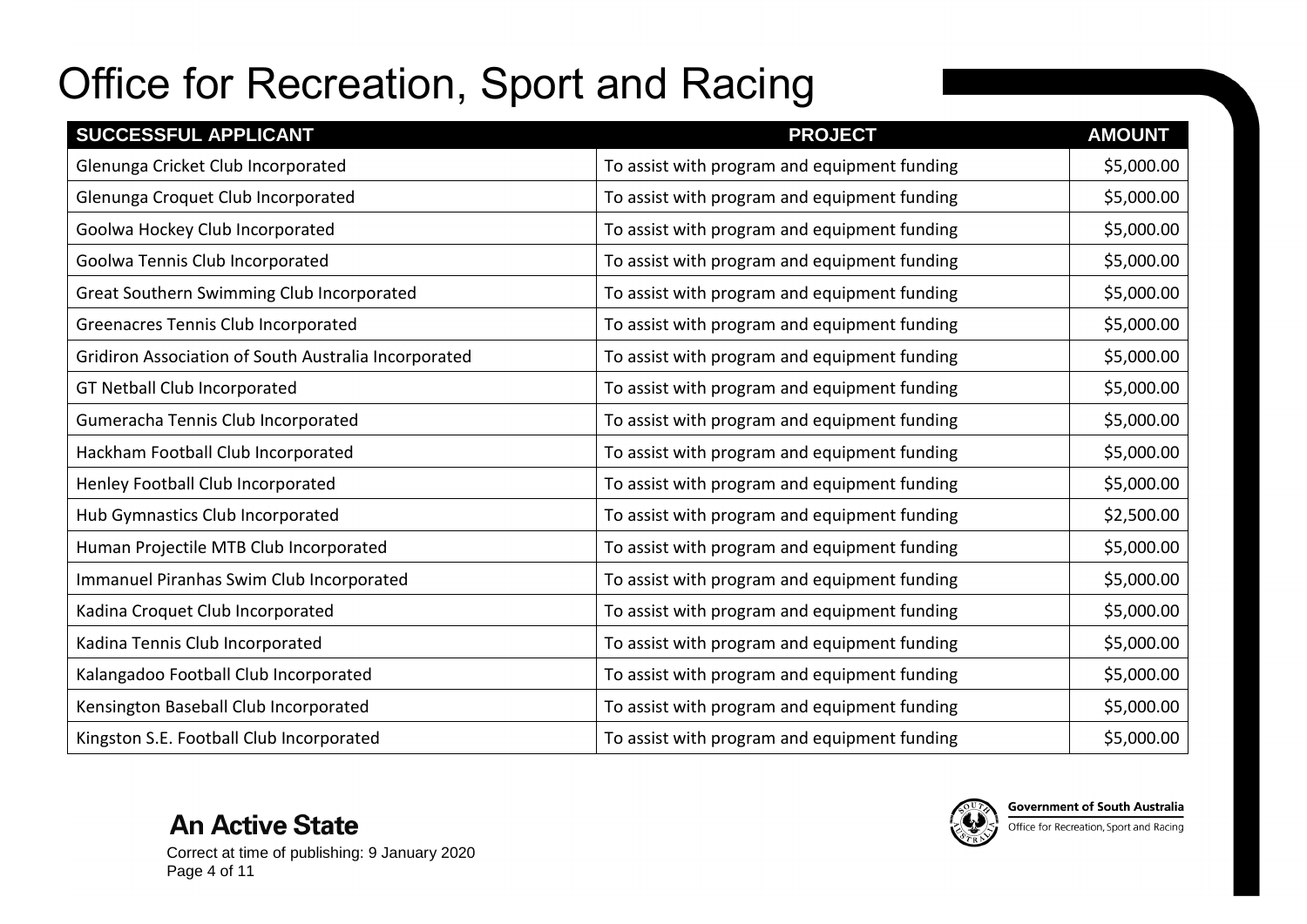| SUCCESSFUL APPLICANT                                 | <b>PROJECT</b>                               | <b>AMOUNT</b> |
|------------------------------------------------------|----------------------------------------------|---------------|
| Lake Albert Gun Club Incorporated                    | To assist with program and equipment funding | \$5,000.00    |
| Light Amateur Basketball Association Incorporated    | To assist with program and equipment funding | \$5,000.00    |
| Littlehampton Netball Club Incorporated              | To assist with program and equipment funding | \$5,000.00    |
| Loxton Amateur Basketball Association Incorporated   | To assist with program and equipment funding | \$5,000.00    |
| Loxton Amateur Swimming Club Incorporated            | To assist with program and equipment funding | \$5,000.00    |
| Loxton R.S.L. and District Bowling Club Incorporated | To assist with program and equipment funding | \$4,200.00    |
| Lyndoch Cricket Club Incorporated                    | To assist with program and equipment funding | \$5,000.00    |
| Mallala Netball Club Incorporated                    | To assist with program and equipment funding | \$5,000.00    |
| Mannum Football Club Incorporated                    | To assist with program and equipment funding | \$5,000.00    |
| Marauders Hockey Club Incorporated                   | To assist with program and equipment funding | \$5,000.00    |
| Matrics Netball Club Incorporated                    | To assist with program and equipment funding | \$5,000.00    |
| MATRIX Basketball Club Incorporated                  | To assist with program and equipment funding | \$5,000.00    |
| McLaren Vale Bowling Club Incorporated               | To assist with program and equipment funding | \$5,000.00    |
| Mil Lel Cricket Club Incorporated                    | To assist with program and equipment funding | \$4,200.00    |
| Minlaton Golf Club Incorporated                      | To assist with program and equipment funding | \$2,300.00    |
| Mitcham Football Club Incorporated                   | To assist with program and equipment funding | \$5,000.00    |
| Modbury Jets Amateur Football Club Incorporated      | To assist with program and equipment funding | \$5,000.00    |
| Modbury Tennis Club Incorporated                     | To assist with program and equipment funding | \$5,000.00    |
| Monarto Cricket Club Incorporated                    | To assist with program and equipment funding | \$5,000.00    |

**An Active State** 

Correct at time of publishing: 9 January 2020 Page 5 of 11



Office for Recreation, Sport and Racing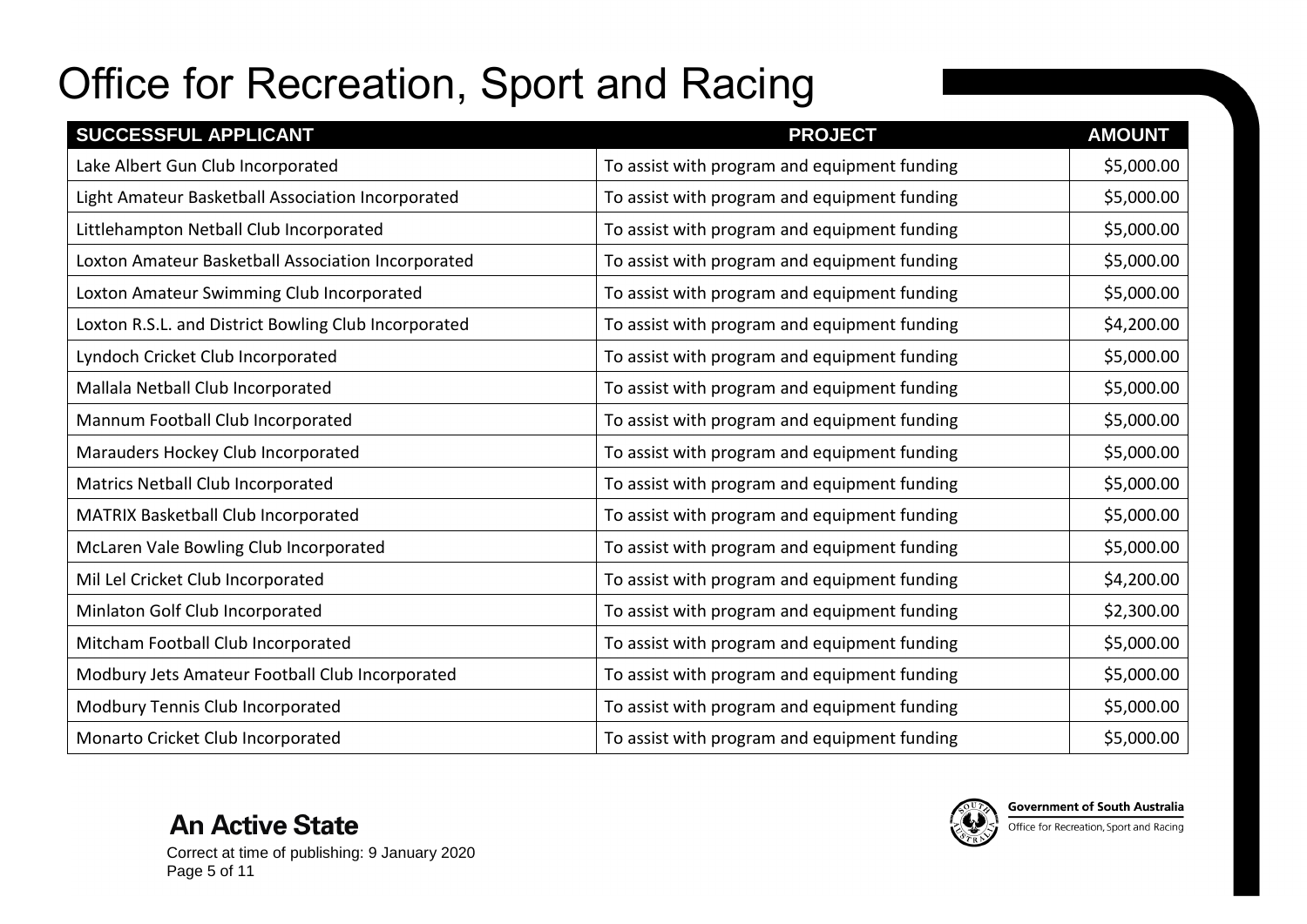| SUCCESSFUL APPLICANT                                    | <b>PROJECT</b>                               | <b>AMOUNT</b> |
|---------------------------------------------------------|----------------------------------------------|---------------|
| Morgan Dirt-Kart Club Incorporated                      | To assist with program and equipment funding | \$5,000.00    |
| Morgan Small-Bore Rifle Club Incorporated               | To assist with program and equipment funding | \$5,000.00    |
| Morphett Vale Tennis Club Incorporated                  | To assist with program and equipment funding | \$5,000.00    |
| Mount Barker United Soccer Club Incorporated            | To assist with program and equipment funding | \$5,000.00    |
| Mount Gambier & District Pony Club Incorporated         | To assist with program and equipment funding | \$5,000.00    |
| Mount Gambier and District Baseball League Incorporated | To assist with program and equipment funding | \$5,000.00    |
| Mount Gambier Italo Australian Club Incorporated        | To assist with program and equipment funding | \$5,000.00    |
| Mount Gambier Netball Association Incorporated          | To assist with program and equipment funding | \$5,000.00    |
| Mount Gambier Swimming Club Incorporated                | To assist with program and equipment funding | \$5,000.00    |
| Mount Osmond Golf Club Incorporated                     | To assist with program and equipment funding | \$5,000.00    |
| Mt Barker Redsox Softball Club Incorporated             | To assist with program and equipment funding | \$2,500.00    |
| Mt Gambier Cycling Club Incorporated                    | To assist with program and equipment funding | \$5,000.00    |
| Munno Para City Soccer And Sports Club Incorporated     | To assist with program and equipment funding | \$5,000.00    |
| Murray Bridge Amateur Swimming Club Incorporated        | To assist with program and equipment funding | \$5,000.00    |
| Murray Bridge Basketball Association Incorporated       | To assist with program and equipment funding | \$5,000.00    |
| Murray Bridge Gliding Club Incorporated                 | To assist with program and equipment funding | \$5,000.00    |
| Murray Bridge Lawn Tennis Association Incorporated      | To assist with program and equipment funding | \$5,000.00    |
| Noarlunga Master Swimmers Incorporated                  | To assist with program and equipment funding | \$5,000.00    |
| North Adelaide Croquet Club Incorporated                | To assist with program and equipment funding | \$5,000.00    |

Correct at time of publishing: 9 January 2020

Page 6 of 11

**An Active State** 



Office for Recreation, Sport and Racing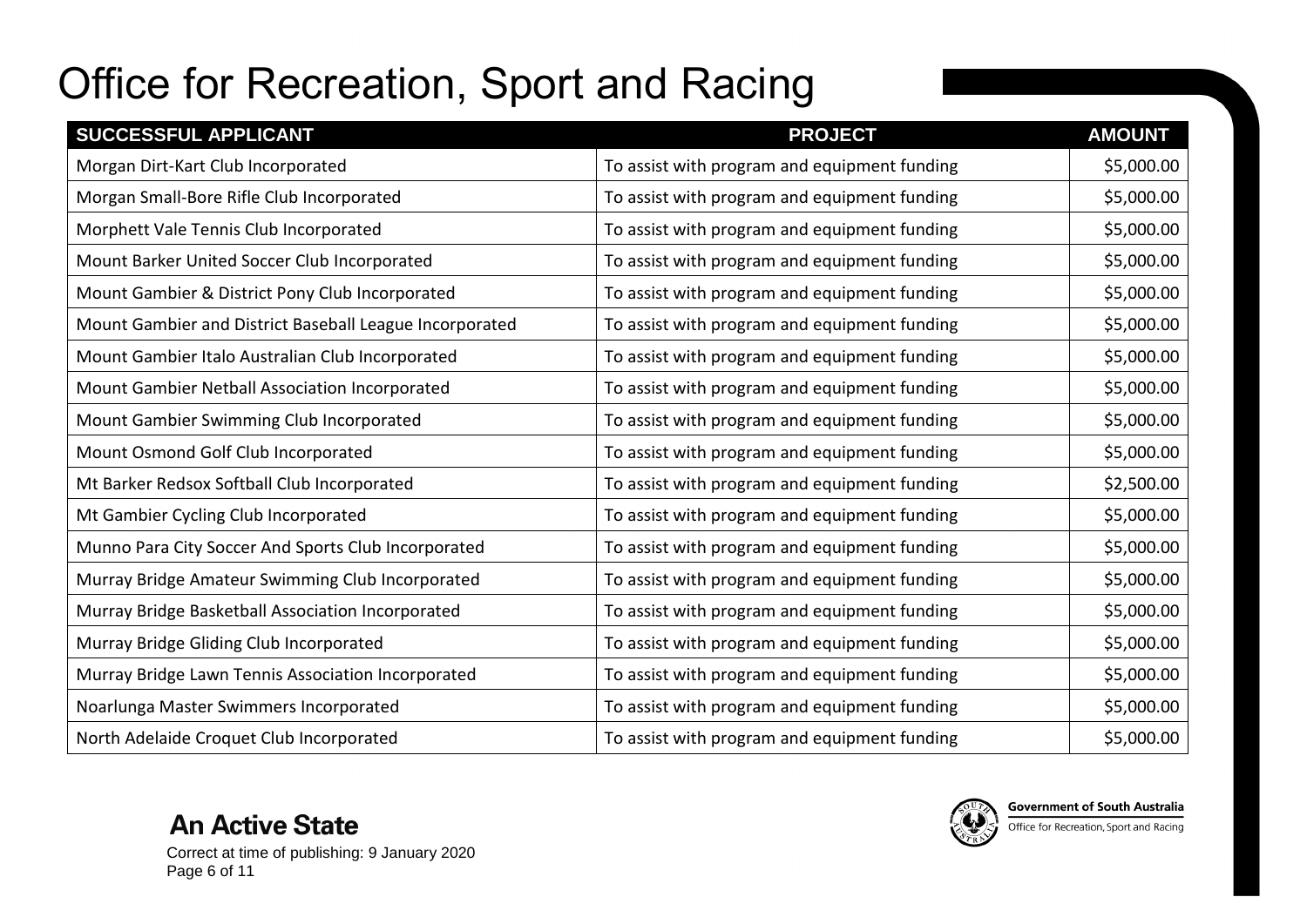| SUCCESSFUL APPLICANT                               | <b>PROJECT</b>                               | <b>AMOUNT</b> |
|----------------------------------------------------|----------------------------------------------|---------------|
| North East HPV Supporters Association Incorporated | To assist with program and equipment funding | \$5,000.00    |
| Northern Knights Volleyball Club Incorporated      | To assist with program and equipment funding | \$5,000.00    |
| Northern Yorke Peninsula Pony Club Incorporated    | To assist with program and equipment funding | \$5,000.00    |
| Norwood Swimming Club Incorporated                 | To assist with program and equipment funding | \$5,000.00    |
| Novar Gardens Bowling & Petanque Club Incorporated | To assist with program and equipment funding | \$5,000.00    |
| Old Ignatians Cricket Club Incorporated            | To assist with program and equipment funding | \$5,000.00    |
| One Tree Hill Tennis Club Incorporated             | To assist with program and equipment funding | \$2,500.00    |
| Onkaparinga Gaelic Football Club Incorporated      | To assist with program and equipment funding | \$5,000.00    |
| Para Hills Cricket Club Incorporated               | To assist with program and equipment funding | \$5,000.00    |
| Para Hills West Soccer Club Incorporated           | To assist with program and equipment funding | \$5,000.00    |
| Para Vista Calisthenic School Incorporated         | To assist with program and equipment funding | \$5,000.00    |
| Parilla Bowling Club Incorporated                  | To assist with program and equipment funding | \$5,000.00    |
| Payneham Norwood Union Football Club Incorporated  | To assist with program and equipment funding | \$5,000.00    |
| Pembroke Old Scholars Soccer Club Incorporated     | To assist with program and equipment funding | \$5,000.00    |
| Penfield Bowling Club Incorporated                 | To assist with program and equipment funding | \$5,000.00    |
| Pinnaroo Football Club Incorporated                | To assist with program and equipment funding | \$5,000.00    |
| Port Adelaide Cricket Club Incorporated            | To assist with program and equipment funding | \$5,000.00    |
| Port Adelaide Soccer Club Incorporated             | To assist with program and equipment funding | \$5,000.00    |
| Port Augusta Table Tennis Association Incorporated | To assist with program and equipment funding | \$2,500.00    |



Correct at time of publishing: 9 January 2020 Page 7 of 11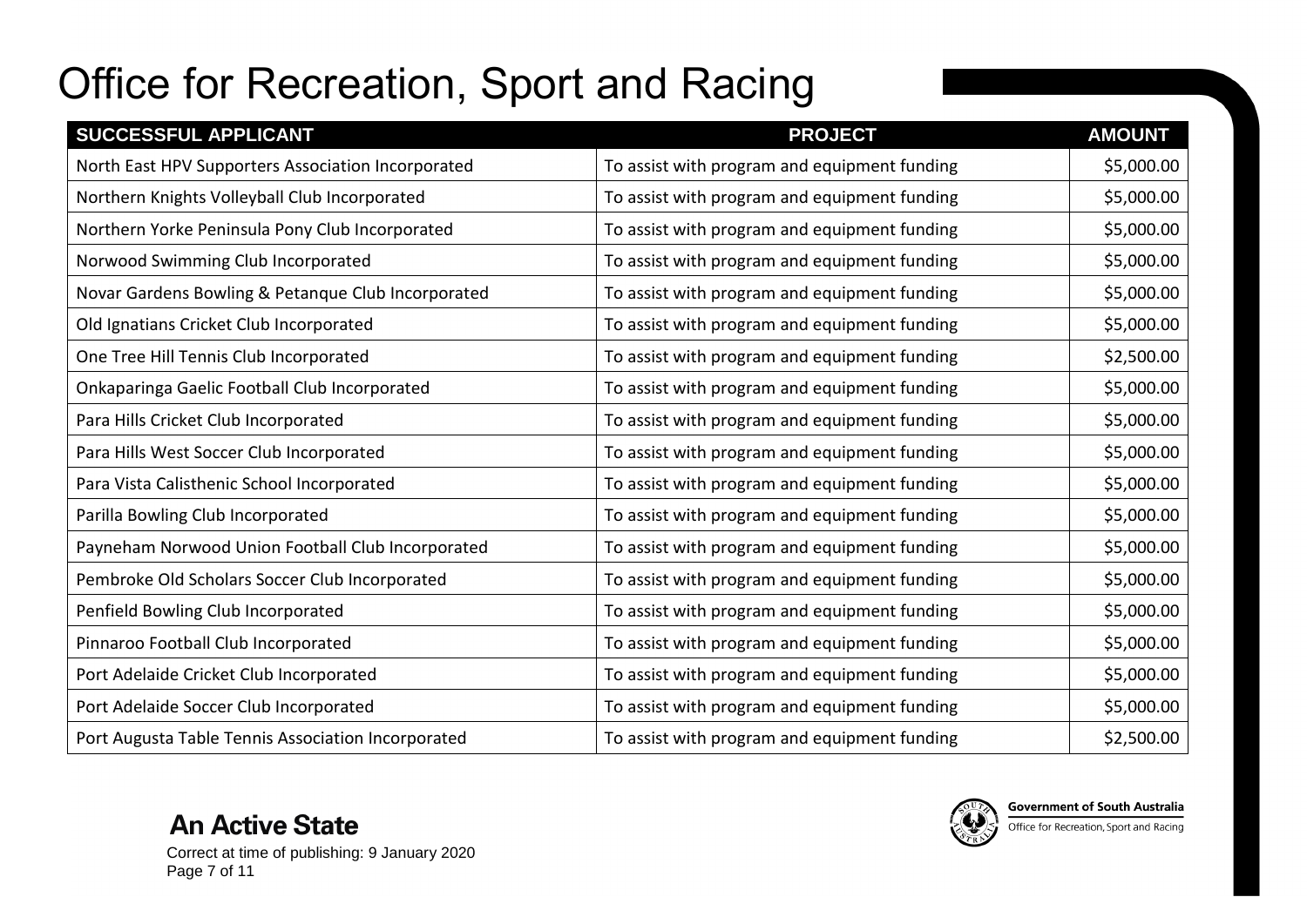| SUCCESSFUL APPLICANT                                      | <b>PROJECT</b>                               | <b>AMOUNT</b> |
|-----------------------------------------------------------|----------------------------------------------|---------------|
| Port Elliot Cricket Club Incorporated                     | To assist with program and equipment funding | \$5,000.00    |
| Port Lincoln Little Athletics Incorporated                | To assist with program and equipment funding | \$3,991.00    |
| Port MacDonnell Sailing Club Incorporated                 | To assist with program and equipment funding | \$2,500.00    |
| Port Pirie Basketball Association Incorporated            | To assist with program and equipment funding | \$5,000.00    |
| Port Pirie Rifle Club Incorporated                        | To assist with program and equipment funding | \$5,000.00    |
| Purnong & Districts Progress Association Incorporated     | To assist with program and equipment funding | \$5,000.00    |
| Renmark Bowling Club Incorporated                         | To assist with program and equipment funding | \$5,000.00    |
| Renmark Tintra Lawn Tennis Club Incorporated              | To assist with program and equipment funding | \$5,000.00    |
| Reynella Community Centre Bowling Club Incorporated       | To assist with program and equipment funding | \$5,000.00    |
| Risdon Tigers Baseball Club Incorporated                  | To assist with program and equipment funding | \$4,400.00    |
| Robe Football Club Incorporated                           | To assist with program and equipment funding | \$5,000.00    |
| Salisbury Little Athletic Centre Incorporated             | To assist with program and equipment funding | \$5,000.00    |
| Salisbury United Junior Soccer Club Incorporated          | To assist with program and equipment funding | \$5,000.00    |
| Scotch College South Australia Cycling Club Incorporated  | To assist with program and equipment funding | \$5,000.00    |
| Seacombe Softball Club Incorporated                       | To assist with program and equipment funding | \$5,000.00    |
| Sheidow Park Cricket Club Incorporated                    | To assist with program and equipment funding | \$5,000.00    |
| Sicilia Social and Sports Club Incorporated               | To assist with program and equipment funding | \$5,000.00    |
| Somerton Park Tennis Club Incorporated                    | To assist with program and equipment funding | \$5,000.00    |
| South Australia Ladies Badminton Association Incorporated | To assist with program and equipment funding | \$5,000.00    |



Correct at time of publishing: 9 January 2020 Page 8 of 11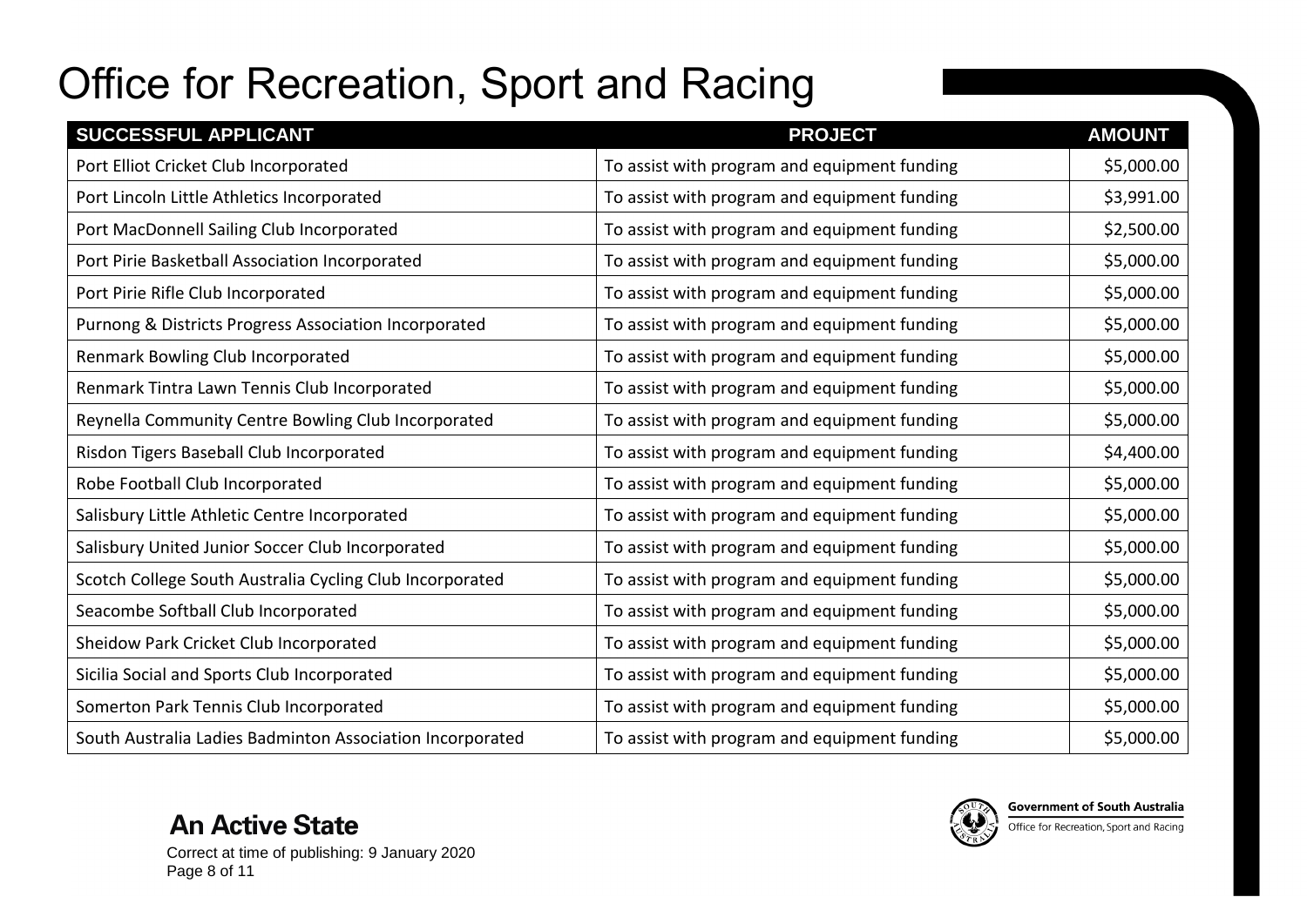| SUCCESSFUL APPLICANT                                             | <b>PROJECT</b>                               | <b>AMOUNT</b> |
|------------------------------------------------------------------|----------------------------------------------|---------------|
| South Australian Endurance Riders Incorporated                   | To assist with program and equipment funding | \$4,200.00    |
| South Australian Mens and Mixed Netball Association Incorporated | To assist with program and equipment funding | \$5,000.00    |
| Southern Carriage Driving Society Incorporated                   | To assist with program and equipment funding | \$5,000.00    |
| Southern Field Archers Incorporated                              | To assist with program and equipment funding | \$5,000.00    |
| Southern Sports and Social Club Incorporated                     | To assist with program and equipment funding | \$2,500.00    |
| Southern Tigers Basketball Association Incorporated              | To assist with program and equipment funding | \$5,000.00    |
| Southern Yorke Archers Incorporated                              | To assist with program and equipment funding | \$2,500.00    |
| Speedway Riders' Association of S.A Incorporated                 | To assist with program and equipment funding | \$5,000.00    |
| St Paul's Old Scholars Soccer Club Incorporated                  | To assist with program and equipment funding | \$5,000.00    |
| Strathalbyn Softball Club Incorporated                           | To assist with program and equipment funding | \$5,000.00    |
| Tailem Bend Bowling Club Incorporated                            | To assist with program and equipment funding | \$5,000.00    |
| Tasman Cricket Club Incorporated                                 | To assist with program and equipment funding | \$5,000.00    |
| Team Adelaide Incorporated                                       | To assist with program and equipment funding | \$2,500.00    |
| The Adelaide Swords Club Incorporated                            | To assist with program and equipment funding | \$5,000.00    |
| The Balaklava Golf Club Incorporated                             | To assist with program and equipment funding | \$5,000.00    |
| The Eudunda Robertstown Netball Club Incorporated                | To assist with program and equipment funding | \$5,000.00    |
| The Noarlunga Tennis Club Incorporated                           | To assist with program and equipment funding | \$2,500.00    |
| The North Pines Redbacks Football & Sporting Clubs Incorporated  | To assist with program and equipment funding | \$5,000.00    |
| The Scout Association of Australia, South Australian Branch      |                                              |               |
| Incorporated - (Magill Scout Group)                              | To assist with program and equipment funding | \$5,000.00    |



Correct at time of publishing: 9 January 2020 Page 9 of 11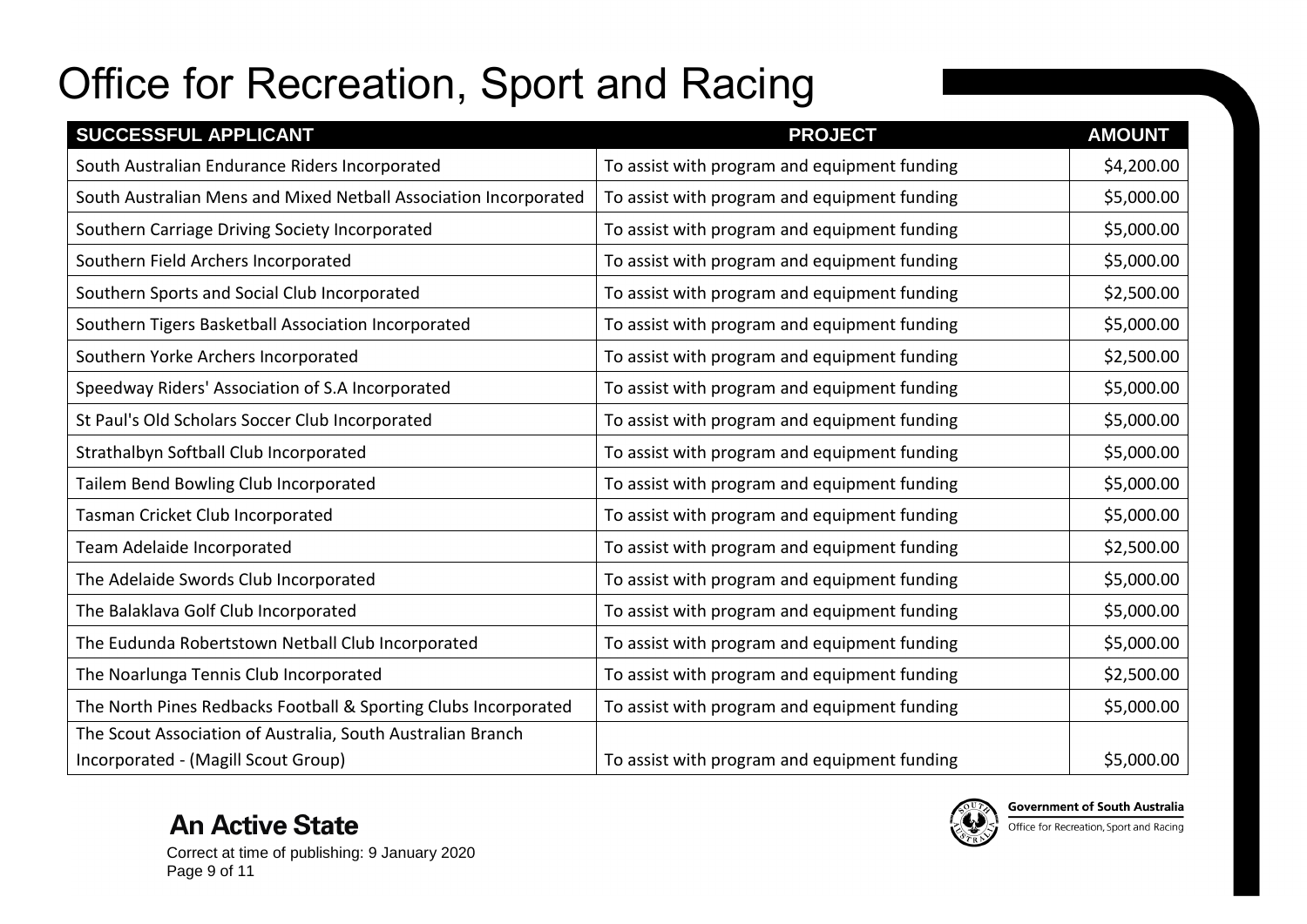| SUCCESSFUL APPLICANT                                        | <b>PROJECT</b>                                    | <b>AMOUNT</b> |
|-------------------------------------------------------------|---------------------------------------------------|---------------|
| The Scout Association of Australia, South Australian Branch |                                                   |               |
| Incorporated - (Northridge Para Vista Scout Group)          | To assist with program and equipment funding      | \$5,000.00    |
| The Scout Association of Australia, South Australian Branch |                                                   |               |
| Incorporated - (One Tree Hill Scout Group)                  | To assist with program and equipment funding      | \$5,000.00    |
| The Scout Association of Australia, South Australian Branch | To assist Ridgehaven Scout Group with program and |               |
| Incorporated - (Ridgehaven Scout Group)                     | equipment funding                                 | \$5,000.00    |
| The South Terrace Croquet Club Incorporated                 | To assist with program and equipment funding      | \$5,000.00    |
| The Southern Districts Cricket Club Incorporated            | To assist with program and equipment funding      | \$5,000.00    |
| The Strathalbyn Cricket Club Incorporated                   | To assist with program and equipment funding      | \$5,000.00    |
| The Stuart Hockey Club Incorporated                         | To assist with program and equipment funding      | \$5,000.00    |
| The Tanunda Netball Club Incorporated                       | To assist with program and equipment funding      | \$5,000.00    |
| The University of South Australia Hockey Club Incorporated  | To assist with program and equipment funding      | \$5,000.00    |
| Tigers Hockey Club Incorporated                             | To assist with program and equipment funding      | \$5,000.00    |
| Tonic Rehab Incorporated                                    | To assist with program and equipment funding      | \$5,000.00    |
| <b>Trikings Incorporated</b>                                | To assist with program and equipment funding      | \$5,000.00    |
| Truro & Districts Raceway Incorporated                      | To assist with program and equipment funding      | \$5,000.00    |
| Victor Harbor Archery Club Incorporated                     | To assist with program and equipment funding      | \$5,000.00    |
| Victor Harbor Lakers Basketball Club Incorporated           | To assist with program and equipment funding      | \$5,000.00    |
| Victor Harbor Netball Club Incorporated                     | To assist with program and equipment funding      | \$5,000.00    |
| Vipers Football Club Incorporated                           | To assist with program and equipment funding      | \$5,000.00    |

**An Active State** Correct at time of publishing: 9 January 2020 Page 10 of 11



Office for Recreation, Sport and Racing